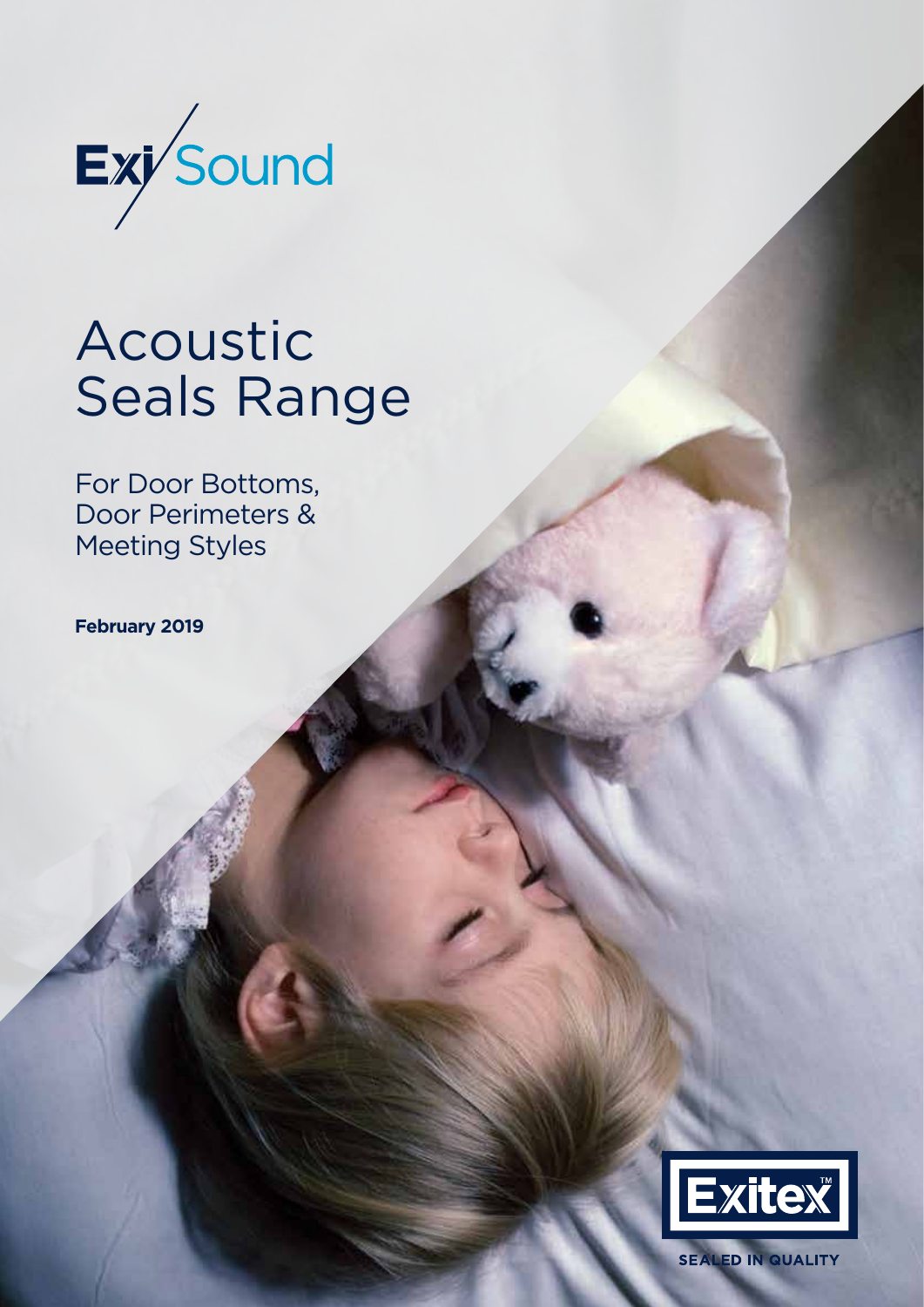### Acoustic Door Seals Sound Insulation

### **Quality** you can trust

### In order that doors can open and close effectively gaps around the sides of a door leaf are essential.

Unfortunately these gaps can naturally allow sound to pass through and therefore sealing these gaps is critical in reducing the amount of sound entering or leaving a room.

Approved Document E to the Building Regulations provides specific acoustic performance requirements for doors in certain buildings, including schools, care homes and hotels. Exitex have designed and developed a range of effective seal solutions to specifically address acoustic issues and have a tested and proven system for both 30 and 60 minute fire rated doors, non-fire doors, and double-leaf doors.

For fire doors our combined smoke and fire seals provide acoustic protection. For non-fire rated doors, where intumescent protection is not required we have a range of seals including our V Flap Elite, Twin Flipper Self Adhesive and Twin Flipper Pushfit. All of these seals are designed to be fitted across the top and vertical sides of the door.

Sealing the bottom of the door is also vital and contained within this leaflet are a wide choice of threshold seals from our Concealex range, all with proven acoustic performance.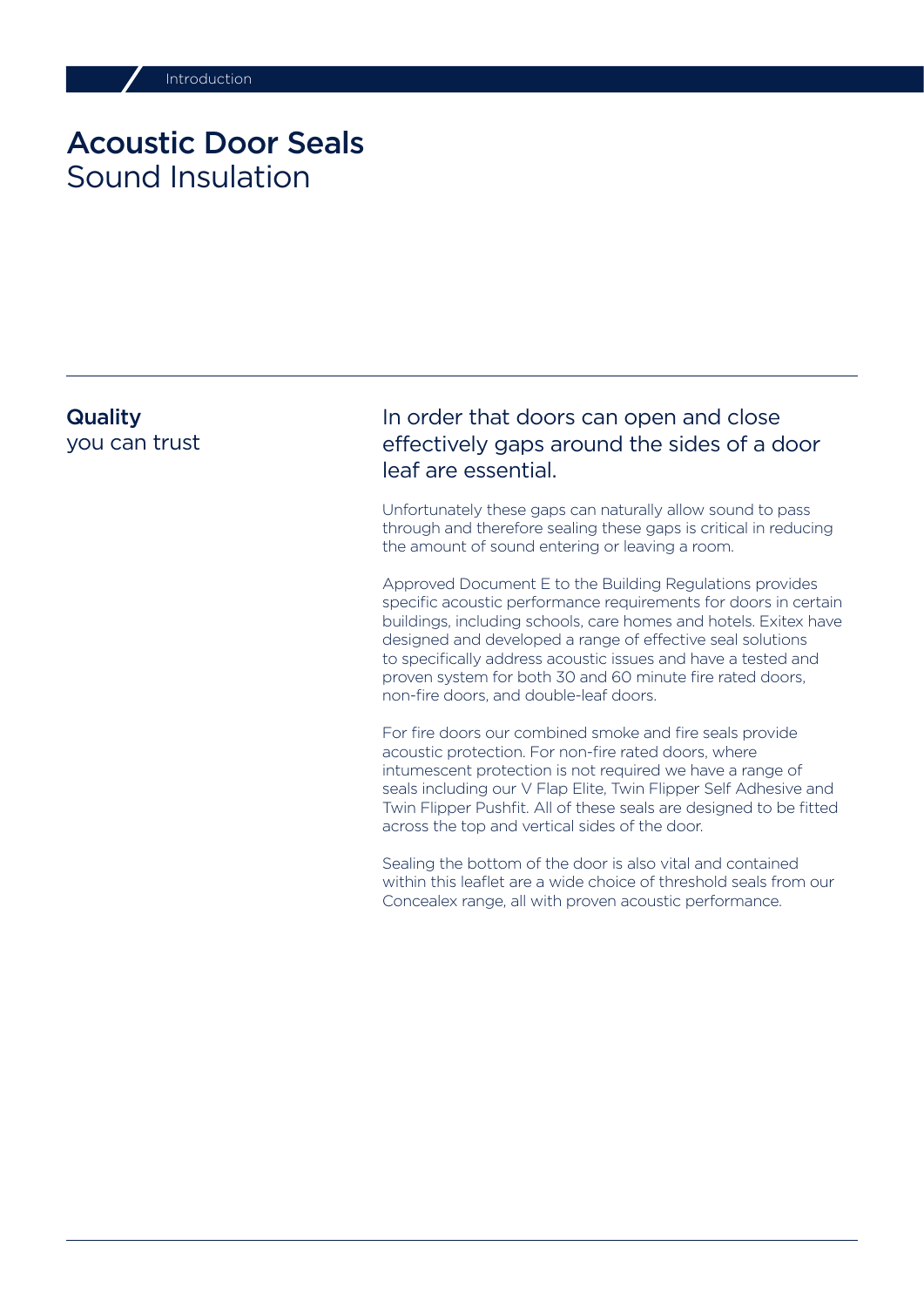### Concealex A8100

#### Ref: 1.50.0001

| Application            | Timber doors, aluminium doors,<br>security doors and PVC doors                                                              |
|------------------------|-----------------------------------------------------------------------------------------------------------------------------|
| Maximum drop           | 14mm                                                                                                                        |
| Trimming lengths       | Up to 150mm on the opposite<br>side to the plunger (length<br>260mm cannot be shortened.<br>330mm can be shortened<br>50mm) |
| Fixing                 | With screws supplied                                                                                                        |
| Adjustment             | <b>Standard Phillips Screwdriver</b>                                                                                        |
| Self-levelling         | Yes                                                                                                                         |
| Seal                   | Co-extruded tubular seal in<br>self-extinguishing TPE                                                                       |
| Fire Tested            | For 30 & 60 minutes to<br>BS EN 1634-1: 2014                                                                                |
| <b>Smoke Tested</b>    | to BS EN 1634-3: 2001                                                                                                       |
| <b>Acoustic Tested</b> | up to 44DB to<br>BS EN ISO 10140-2: 2010                                                                                    |
| In sizes               | 260mm, 330mm, 426mm,<br>526mm, 626mm, 726mm,<br>826mm, 914mm, 926mm,<br>1026mm, 1130mm, 1230mm,<br>1330mm and 1430mm        |





# Concealex A8100 Superior

| Application        | Timber doors and security doors                                                                                                       |
|--------------------|---------------------------------------------------------------------------------------------------------------------------------------|
| Maximum drop       | 17mm                                                                                                                                  |
| Trimming lengths   | Up to 150mm on the opposite<br>side to the plunger (length<br>330mm can be shortened 50mm.<br>length 426mm can be shortened<br>135mm) |
| Fixing             | With stainless steel bracket                                                                                                          |
| Adjustment         | Plunger with adjustable spring                                                                                                        |
| Self-levelling     | Yes                                                                                                                                   |
| Seal               | Sound insulating seal in<br>self-extinguishing TPE                                                                                    |
| <b>Fire Tested</b> | For 30 & 60 minutes to<br>BS FN 1634-1: 2014                                                                                          |
| Smoke Tested       | to BS EN 1634-3: 2004                                                                                                                 |
| Acoustic Tested    | up to 44DB to<br>BS EN ISO 10140-2: 2010                                                                                              |
| In sizes           | 330mm, 426mm, 526mm,<br>626mm, 726mm, 826mm,<br>914mm, 926mm, 1026mm,<br>1130mm, 1230mm, 1330mm<br>and 1430mm                         |

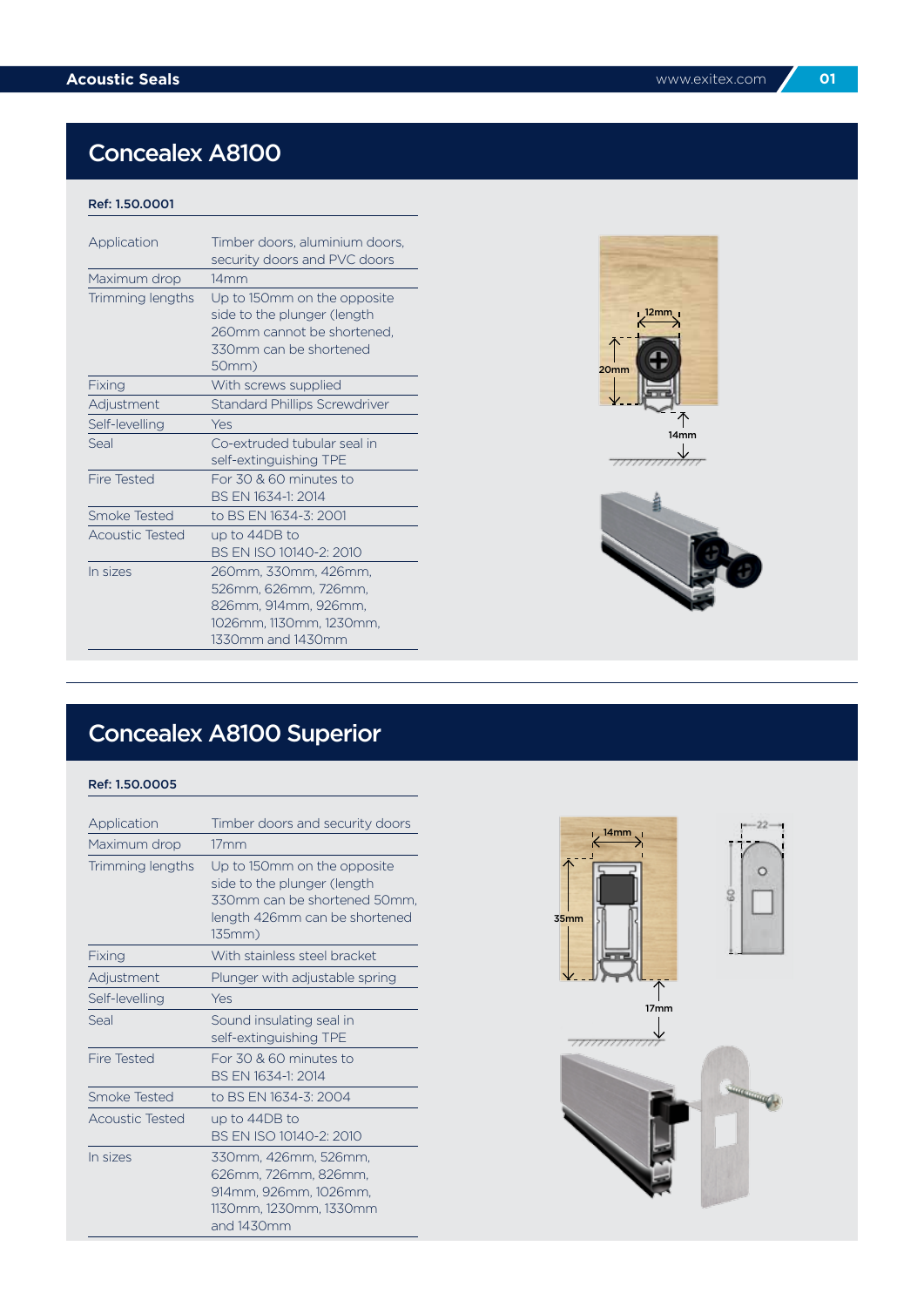## Concealex Superior Variseal (for uneven floors)

#### Ref: 1.50.0015

| Application      | Timber doors and security doors                                 |
|------------------|-----------------------------------------------------------------|
| Maximum drop     | 17mm                                                            |
| Trimming lengths | Up to 150mm on the opposite<br>side to the plunger              |
| Fixing           | With stainless steel bracket                                    |
| Adjustment       | Plunger with adjustable spring                                  |
| Self-levelling   | Yes                                                             |
| Seal             | Sound insulating seal in TPE<br>patent design for uneven floors |
| Fire Tested      | for 30 minutes to<br>BS FN 1634-1: 2014                         |
| Acoustic Tested  | up to 43DB to<br>BS EN ISO 10140-2: 2010                        |
| In sizes         | 830mm, 930mm and 1030mm                                         |



### Concealex Chronoseal

| Application      | Timber doors and security doors                                                                                                           |
|------------------|-------------------------------------------------------------------------------------------------------------------------------------------|
| Maximum drop     | 12mm                                                                                                                                      |
| Delayed drop     | Delayed hydraulic movement.<br>The seal drops 8 seconds after<br>the door is fully closed to prevent<br>friction with the floor and noise |
| Trimming lengths | Up to 150mm on the opposite<br>side to the plunger                                                                                        |
| Fixing           | With stainless steel bracket                                                                                                              |
| Adjustment       | Nylon Plunger                                                                                                                             |
| Self-levelling   | Yes                                                                                                                                       |
| Seal             | Sound insulating seal in<br>self-extinguishing silicone                                                                                   |
| Fire Tested      | for 30 minutes to<br>BS FN 1634-1: 2014                                                                                                   |
| Acoustic Tested  | up to 43DB to<br>BS EN ISO 10140-2: 2010                                                                                                  |
| In sizes         | 830mm, 930mm and 1030mm                                                                                                                   |

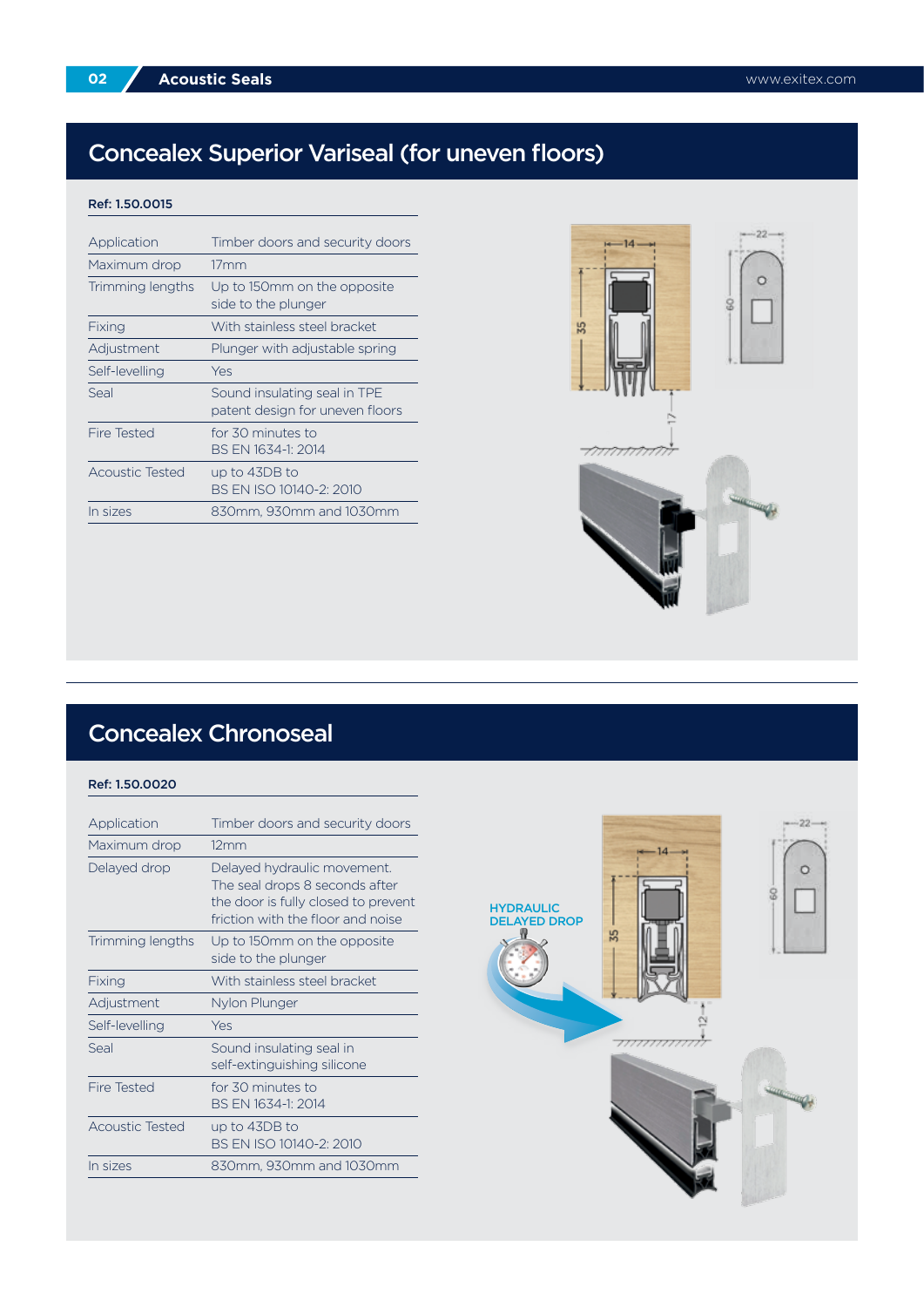## Concealex Magnetic Pocket Slide

#### Ref: 1.50.0003

| Application                                                       | <b>Timber Sliding Doors</b>                           |
|-------------------------------------------------------------------|-------------------------------------------------------|
| Maximum Drop                                                      | 14mm                                                  |
| Trimming Lengths                                                  | Up to 150mm on opposite side to<br>the plunger        |
| Fixing                                                            | With screws supplied                                  |
| Adjustment                                                        | Plunger with adjustable spring                        |
| Self-levelling                                                    | Yes                                                   |
| Seal                                                              | Co-extruded tubular seal in<br>self-extinguishing TPE |
| Supplied with magnetic slide and lock kit complete<br>with endcap |                                                       |
| In sizes                                                          | 730mm, 830mm and 930mm                                |





| Application      | All types of swing doors                                                    |
|------------------|-----------------------------------------------------------------------------|
| Maximum drop     | 14mm                                                                        |
| Trimming lengths | Up to 150mm on the opposite<br>side to the plunger                          |
| Fixing           | Surface mounted screw fix with<br>aluminium clip on cover with<br>nylon cap |
| Adjustment       | Plunger adjustable with a 3mm<br>Allen Key                                  |
| Self-levelling   | Yes                                                                         |
| Seal             | Self-extinguishing co-extruded<br>thermoplastic                             |
| Fire Tested      | for 30 & 60 minutes to<br>BS 476: Part 22                                   |
| Smoke Tested     | to BS EN 1634-3: 2001                                                       |
| Acoustic Tested  | up to 43DB to<br>BS EN ISO 10140-2:2010                                     |
| Available in     | <b>SAA</b>                                                                  |
| In sizes         | 730mm, 830mm, 930mm<br>and 1030mm                                           |

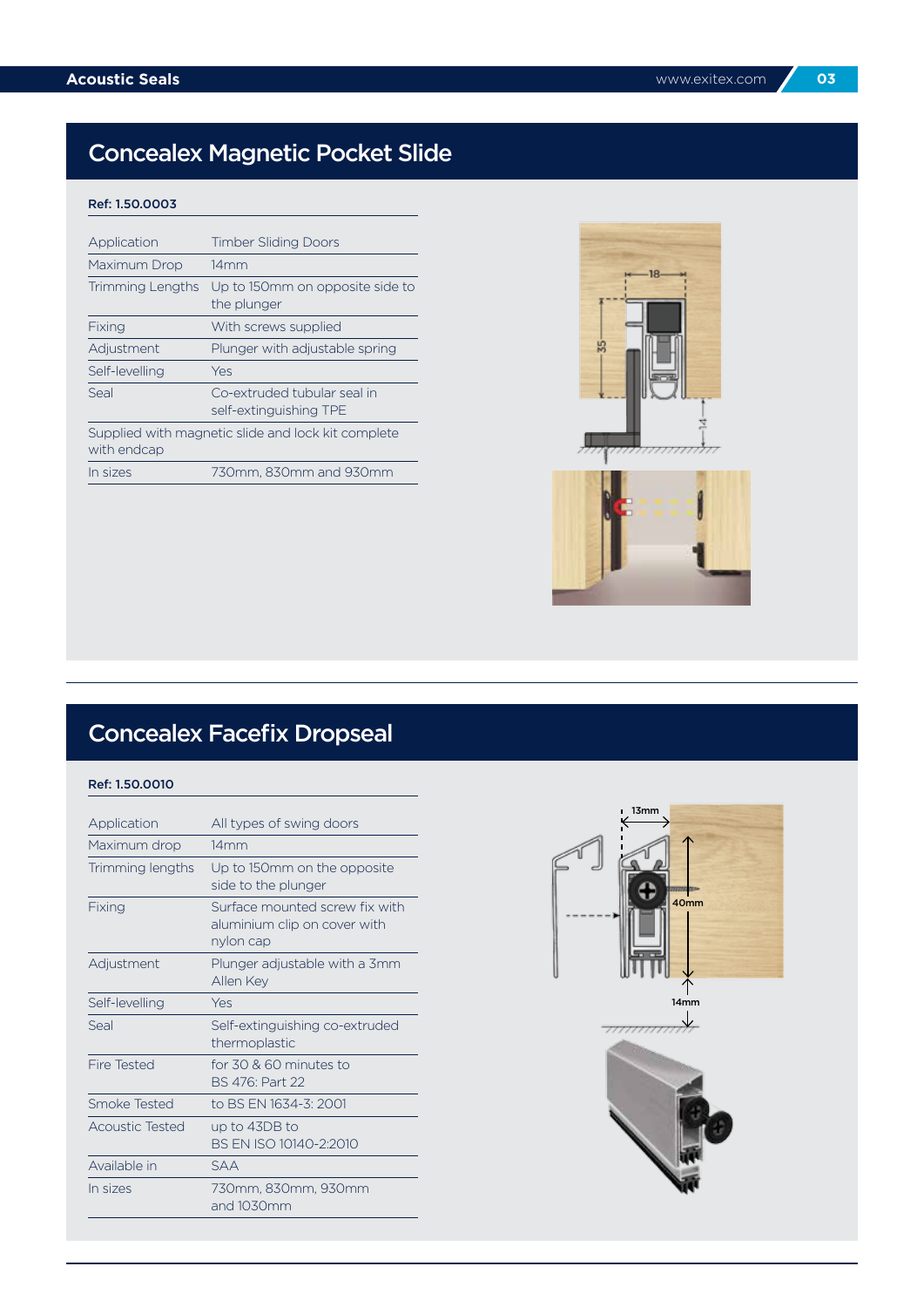### Concealex Slimline Facefix

#### Ref: 1.50.0008

| Application             | All types of swing doors                                   |
|-------------------------|------------------------------------------------------------|
| Maximum Drop            | 15mm                                                       |
| <b>Trimming Lengths</b> | Up to 100mm on the opposite<br>side to the plunger         |
| Fixing                  | Surface mounted screw fix with<br><b>PVC Clip On Cover</b> |
| Adjustment              | <b>Standard Phillips Screwdriver</b>                       |
| Self-levelling          | Yes                                                        |
| Seal                    | Silicone Rubber                                            |
| Available in            | <b>SAA</b>                                                 |
| In sizes                | 830mm. 930mm and 1030mm                                    |



## Concealex Commercial Facefix

| Application      | All types of swing doors                                                 |
|------------------|--------------------------------------------------------------------------|
| Maximum Drop     | 14mm                                                                     |
| Trimming Lengths | Up to 115mm on the opposite side<br>to the plunger                       |
| Fixing           | With high strength Double<br>Sided Tape or with screws (not<br>supplied) |
| Adjustment       | Plunger adjustable with 3mm<br>Allen Key                                 |
| Self-levelling   | Yes                                                                      |
| Seal             | Self-extinguishing co-extruded<br>thermoplastic                          |
| Available in     | SAA                                                                      |
| In sizes         | 830mm, 930mm and 1030mm                                                  |

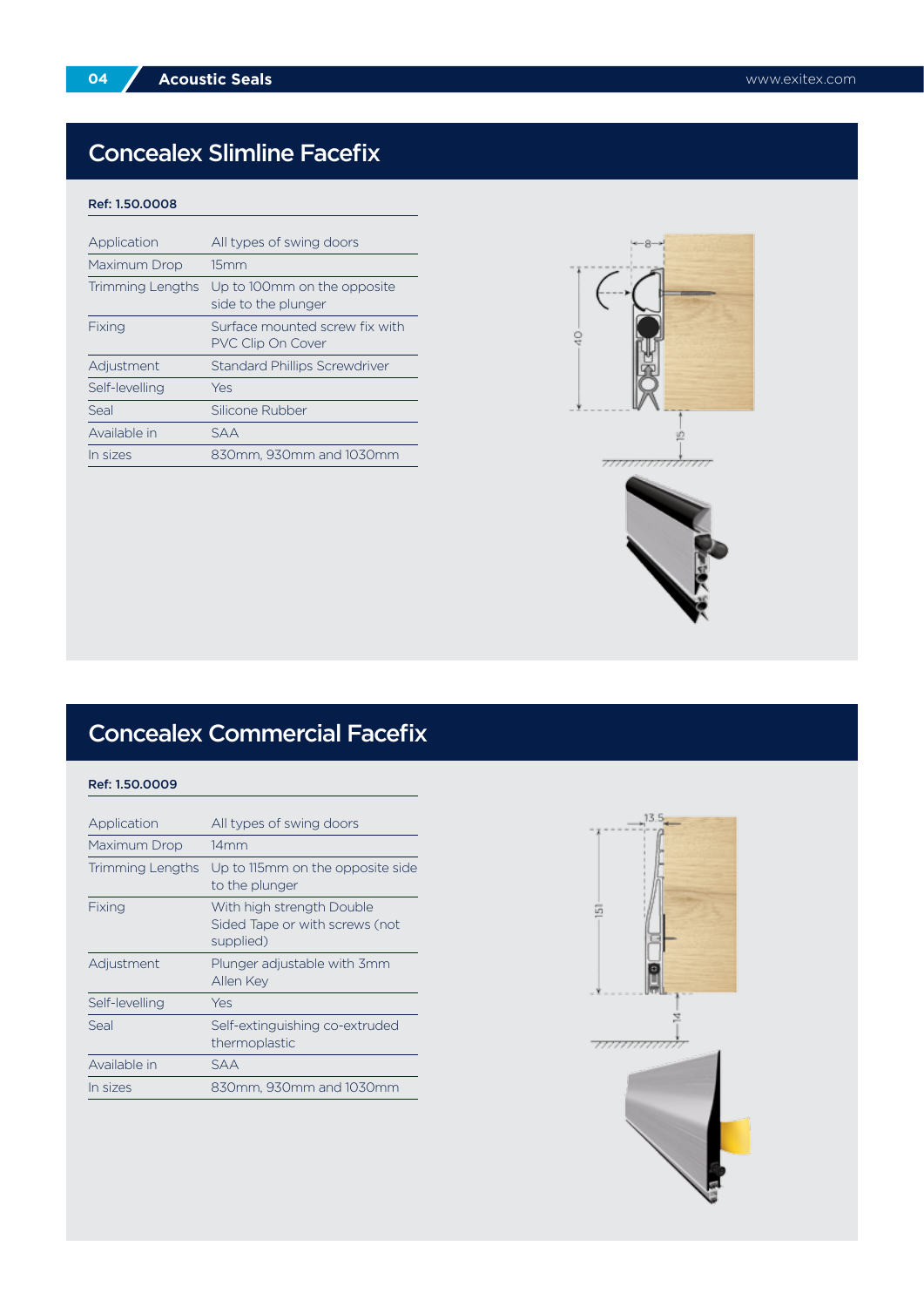## Twin Flipper (Pushfit)

#### Ref: 1.10.051**2**

| Application            | All types of timber doors                      |
|------------------------|------------------------------------------------|
| Material               | Co-extruded rigid base with<br>flexible blades |
| Fixing                 | Pushfit into a 3mm machined<br>groove          |
| <b>Acoustic Tested</b> | up to 44DB to<br>BS EN ISO 10140-2:2010        |
| Smoke Tested           | to BS EN 1634-3: 2004                          |
| Available in           | White, Brown, Black                            |
| In sizes               | $2.1m$ & $3m$                                  |



## Twin Flipper (Self Adhesive)

#### Ref: 1.10.0500

| Application     | All types of timber doors                      |
|-----------------|------------------------------------------------|
| Material        | Co-extruded rigid base with<br>flexible blades |
| Fixing          | Self-adhesive tape                             |
| Acoustic Tested | up to 44DB to<br>BS EN ISO 10140-2:2010        |
| Smoke Tested    | to BS EN 1634-3: 2004                          |
| Available in    | White, Brown, Black, Grey, Cream               |
| In sizes        | $2.1m$ & $3m$                                  |
|                 |                                                |



### V Flap Elite

#### Ref: 1.10.0515

| Application            | All types of timber doors               |
|------------------------|-----------------------------------------|
| Material               | Co-extruded with flexible blades        |
| Fixing                 | Self-adhesive tape                      |
| <b>Acoustic Tested</b> | up to 43DB to<br>BS EN ISO 10140-2:2010 |
| Smoke Tested           | to BS EN 1634-3: 2004                   |
| Available in           | White, Brown, Black                     |
| In sizes               | $2.1m$ & $3m$                           |